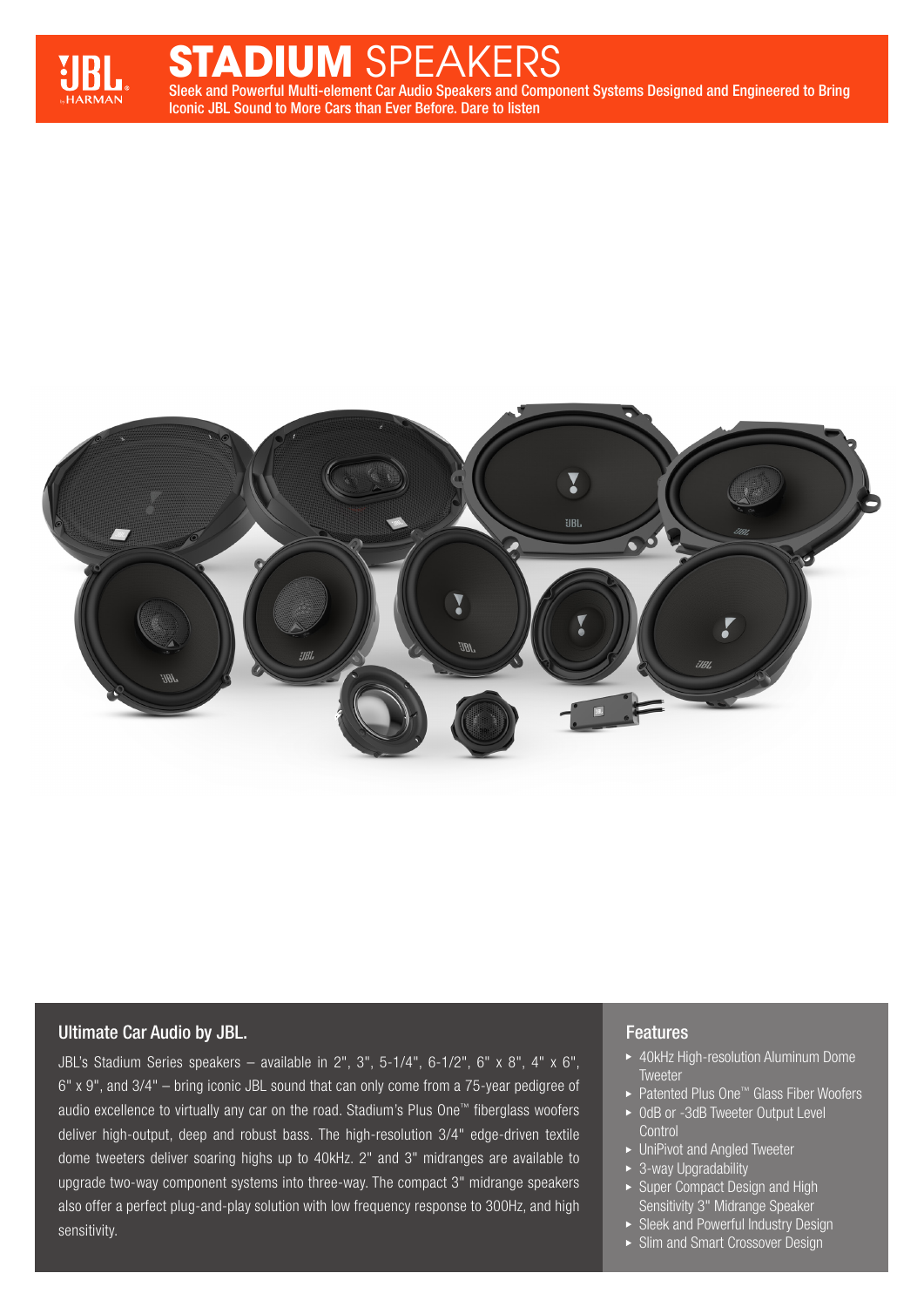# Sleek and Powerful Multi-element Car Audio Speakers and Component Systems Designed and Engineered to Bring Iconic JBL Sound to More Cars than Ever Before. Dare to listen **SPEAKERS**



# Features and Benefits

#### 40kHz High-resolution Aluminum Dome Tweeter

Stadium edge-driven aluminum dome tweeters equipped with oversized voice coils deliver unforgettable audio experience with impressive thermal power handling and 40kHz high resolution. Turn every drive into your personal concert.

#### Patented Plus One™ Glass Fiber Woofers

Patented Plus One™ fiberglass woofer cones leverage lighter weight and increased stiffness for a visceral bass experience for the whole body. Dare to listen.

#### 0dB or -3dB Tweeter Output Level Control

The push-button on the angled tweeter allows tweeter output level control of 0dB or -3dB to optimize system linearity based on installation location.

#### UniPivot and Angled Tweeter

For 5-1/4", 6-1/2" and 6" x 8" coaxial models, the tweeters are angled and can be rotated 270° after installation on most models. This gives you imaging options and the ability to elevate the soundstage on low mounted speakers.

#### 3-way Upgradability

Looking to 3-way component system upgrade? Stadium 2-way component system crossovers are equipped with 2-way and 3-way selections, giving you the flexibility to add the optional 2" or 3" midrange with perfect tonal balance.

#### Super Compact Design and High Sensitivity 3" Midrange Speaker

Stadium 3" midrange delivers low-frequency response to 300Hz while keeping high sensitivity over 89dB. The super compact design and premium performance allows the midrange to fit more vehicles without sacrificing any of your audio experience.

#### Sleek and Powerful Industry Design

Intelligent design that complements the aesthetic of any car while filling it with premium sound.

#### Slim and Smart Crossover Design

Stadium component systems all have very slim crossovers, which equipped with connection cable for easy installation. The push-button on crossover allows tweeter output level control of 0dB or -3dB to optimize system linearity based on installation location.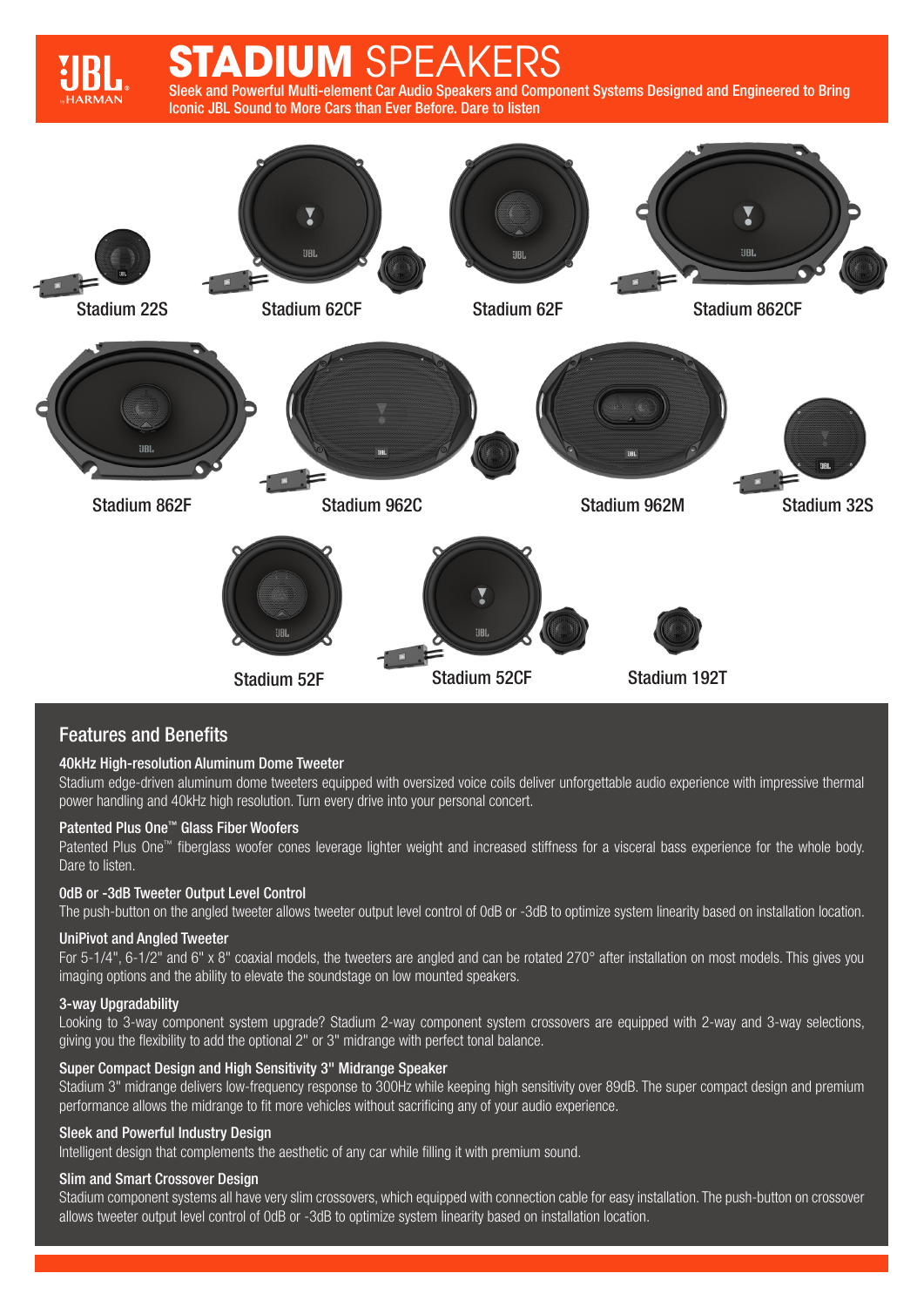# **STADIUM** SPEAKERS

Sleek and Powerful Multi-element Car Audio Speakers and Component Systems Designed and Engineered to Bring Iconic JBL Sound to More Cars than Ever Before. Dare to listen

## What's in the box:

#### STADIUM 22S

2x Midrange driver 2x Grilles 2x Crossovers 2x Cables 2x Custom Fit Mounting Adapters 2x Foam gaskets 24x Screws 8x Speed clips 1x Allen head bit (2.5mm) 2x JBL logo badges 2x Brand stickers Owner's manual

#### STADIUM 62CF

2x Speakers 2x Plastic multi-hole adapter rings 2x Foam gaskets 2x Crossovers 2x Threaded flush-mount adapters 2x Plastics locking nuts 2x Surface-mount cups 2x Starfish tweeter mounts 30x Screws 16x Speed clips 1x Allen head bit (2.5mm) 2x JBL logo badges 2x Brand stickers Owner's manual

#### STADIUM 62F

2x Speakers 2x Plastic multi-hole adapter rings 2x Foam gaskets 16x Screws 8x Speed clips 2x JBL logo badges 2x Brand stickers Owner's manual

#### STADIUM 862CF

2x Speakers 2x Spacers 2x Foam gaskets 2x Crossovers 2x Tweeters 2x Threaded flush-mount adapters 2x Plastic locking nuts 2x Surface-mount cups 2x Starfish tweeter mounts 22x Screws 16x Speed clips 1x Allen head bit (2.5mm) 2x JBL logo badges 2x Brand stickers Owner's manual

#### STADIUM 862F

2x Speakers 2x Spacers 2x Foam gaskets 8x Screws 8x Speed clips 2x JBL logo badges 2x Brand stickers Owner's manual

#### STADIUM 962C

2x Speakers 2x Grilles 2x Spacers 2x Foam gaskets 2x Crossovers 2x Threaded flush-mount adapters 2x Plastic locking nuts 2x Surface-mount cups 2x Starfish tweeter mounts 22x Screws 16x Speed clips 1x Allen head bit (2.5mm) 2x JBL logo badges 2x Brand stickers Owner's manual

#### STADIUM 962M

2x Speakers 2x Grilles 2x Spacers 2x Foam gaskets 8x Screws 8x Speed clips 2x JBL logo badges 2x Brand stickers Owner's manual

#### STADIUM 32S

2x Midrange driver 2x Grilles 2x Crossovers 2x Cables 2x Foam gaskets 16x Screws 8x Speed clips 1x Allen head bit (2.5mm) 2x JBL logo badges 2x Brand stickers Owner's manual

#### STADIUM 52F

2x Speakers 2x Foam gaskets 8x Screws 8x Speed clips 2x JBL logo badges 2x Brand stickers Owner's manual

#### STADIUM 52CF

2x Speakers 2x Foam gaskets 2x Crossovers 2x Tweeters 2x Threaded flush-mount adapters 2x Plastics locking nuts 2x Surface-mount cups 2x Starfish tweeter mounts 22x Screws 16x Speed clips 1x Allen head bit (2.5mm) 2x JBL logo badges 2x Brand stickers Owner's manual

#### STADIUM 192T

2x Threaded flush-mount adapters 2x Plastic locking nuts 2x Surface-mount cups 2x Starfish tweeter mounts 6x Screws 2x Crossovers 2x JBL logo badges 2x Brand stickers Owner's manual